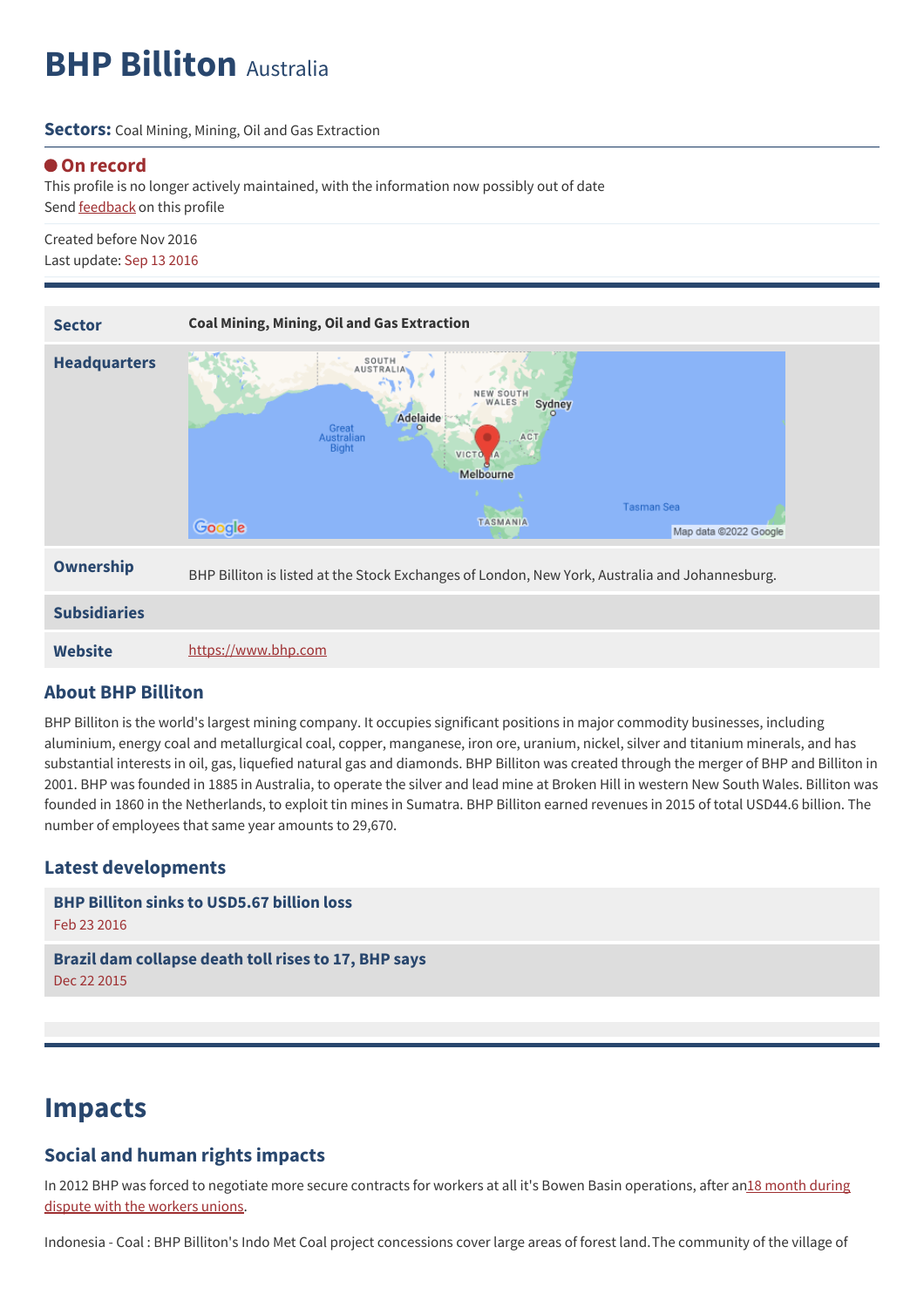Maruwei in the Murung Raya Regency of Central Kalimantan province, has lost access to customary forest. The village is situated close to the site of the planned new Haju Mine, the first part of the huge Indo Met Coal project owned by the multinational mining giant BHP Billiton and Indonesian firm Adaro Energy. The village itself will not be displaced by the new mine, but the Indo Met Coal project has taken land used by local people and given the traditional owners payment of just 100 rupiah (around €0.006) per square metre.

# **Environmental and climate impacts**

BHP was successfully sued by the indigenous inhabitants because of the environmental degradation caused by the OK Tedi copper mine operations in Papua New Guinea.

# **Other impacts**

**BHP Billiton was fined USD 25 million** by the US Securities and Exchange Commission for violating anti-bribery law by paying for luxury hotels, sightseeing trips, and event tickets for government officials and their spouses at the 2008 Olympic Games. According to the SEC, BHP footed the bill for officials who were "in a position to help the company with its business or regulatory endeavours," including officials connected with BHP contract negotiations or regulatory dealings to obtain mining rights in Congo, Guinea, Burundi, and the Philippines (source [corruptionincoal.org](http://www.corruptionincoal.org/2016/10/19/mining-multinational-fined-25-million-for-anti-bribery-violation/)).

# **Governance**

# **Updates**

### **BHP Billiton sinks to USD5.67 billion loss**

#### Feb 23 2016

Mining giant BHP Billiton has posted a huge half-year net loss of USD5.67 billion and warned that weak commodity prices will continue. The figure for the six months to December compared with a profit of USD5.35 billion for the same period in 2014.

# **Brazil dam collapse death toll rises to 17, BHP says**

#### Dec 22 2015

The number of confirmed deaths from the collapse of a dam in Brazil has risen to 17, according to an update from mining giant BHP Billiton. Two people working on the dam, which held back waste water from iron ore mining, are unaccounted for, BHP said. BHP owns the dam with Brazil's Vale via a joint-venture, Samarco. A court has frozen their assets in the country [\(source:](http://www.bbc.com/news/business-35158646) BBC).

# **Financiers**

| <b>Banks</b>                                                                                                                                                                                                                                                                                                      |                   |                              |  |
|-------------------------------------------------------------------------------------------------------------------------------------------------------------------------------------------------------------------------------------------------------------------------------------------------------------------|-------------------|------------------------------|--|
| <b>ABN AMRO</b> Netherlands profile                                                                                                                                                                                                                                                                               |                   | Details $\nabla$             |  |
| Bond issue – underwriter                                                                                                                                                                                                                                                                                          | EUR 26.2 million  | December 2005                |  |
| source: Press release BHP Billiton, Melbourne, 6 December 2005; Presentation BHP Billiton, Melbourne, 25 April 2006;Euroweek -<br>Issue: 951; Press release BHP Billiton, Melbourne, 3 May 2006;Press release BHP Billiton, Melbourne, 22 February 2007; Press<br>release BHP Billiton, Melbourne, 26 March 2007; |                   |                              |  |
| <b>ANZ</b> Australia profile                                                                                                                                                                                                                                                                                      |                   | Details $\blacktriangledown$ |  |
| Debt - corporate loan                                                                                                                                                                                                                                                                                             | EUR 163.6 million | $2005 - 2013$                |  |
| source: Banks and Coal Spreadsheet, Profundo, 2014                                                                                                                                                                                                                                                                |                   |                              |  |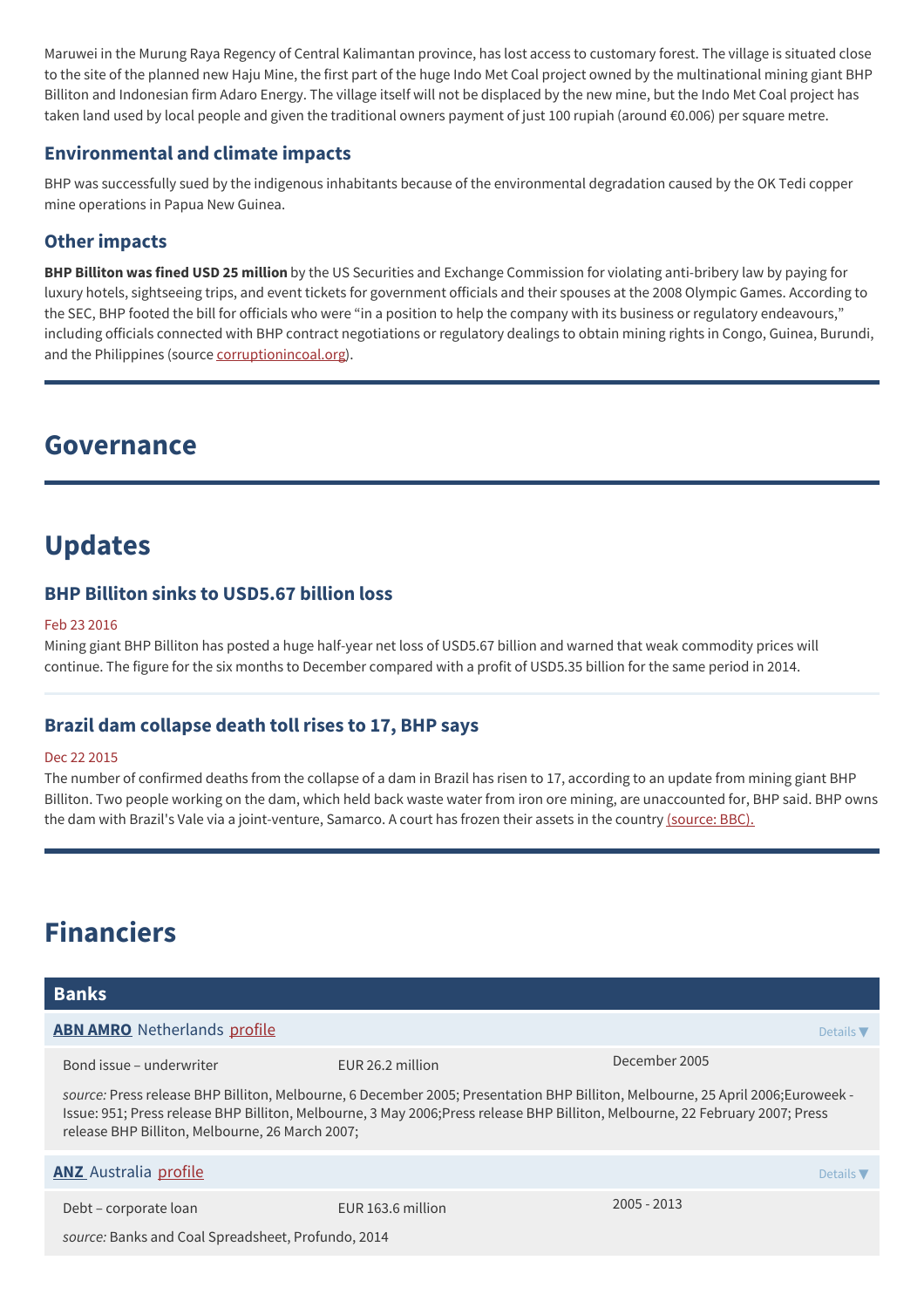| Uncategorised<br>shares/bonds underwriter or manager<br>source: Banks and Coal Spreadsheet, Profundo, 2014                                                                                                                          | EUR 38.6 million                                                                                                                                                                                                                                                                                                                                                                                   | $2005 - 2013$                |  |
|-------------------------------------------------------------------------------------------------------------------------------------------------------------------------------------------------------------------------------------|----------------------------------------------------------------------------------------------------------------------------------------------------------------------------------------------------------------------------------------------------------------------------------------------------------------------------------------------------------------------------------------------------|------------------------------|--|
| Debt - corporate loan<br>Billiton; Euroweek - Issue: 914.                                                                                                                                                                           | EUR 65.6 million<br>source: International Financing Review, 26 October 2002; Euroweek - Issue: 780, London, 22 November 2002; Prospectus WMC<br>Resources, 26 June 2003; Euroweek - Issue: 877; International Financing Review, London, 9 September 2004; International<br>Financing Review, London, 26 March 2005; International Financing Review, London, 23 April 2005; Annual Report 2005, BHP |                              |  |
| <b>BBVA</b> Spain profile                                                                                                                                                                                                           |                                                                                                                                                                                                                                                                                                                                                                                                    | Details $\blacktriangledown$ |  |
| Debt - corporate loan<br>source: Banks and Coal Spreadsheet, Profundo, 2014                                                                                                                                                         | EUR 43.1 million                                                                                                                                                                                                                                                                                                                                                                                   | 2005 - 2013                  |  |
| Uncategorised<br>shares/bonds underwriter or manager<br>source: Banks and Coal Spreadsheet, Profundo, 2014                                                                                                                          | EUR 99.8 million                                                                                                                                                                                                                                                                                                                                                                                   | $2005 - 2013$                |  |
| Debt - corporate loan<br>Report 2005, BHP Billiton, Melbourne, September 2005.                                                                                                                                                      | EUR 27.7 million<br>source: International Financing Review, London, 23 April 2005; Loans - BHP Billiton, Euroweek, London, 29 April 2005; Annual                                                                                                                                                                                                                                                   |                              |  |
| <b>BNP Paribas</b> France profile                                                                                                                                                                                                   |                                                                                                                                                                                                                                                                                                                                                                                                    | Details $\nabla$             |  |
| Debt - corporate loan<br>source: Banks and Coal Spreadsheet, Profundo, 2014                                                                                                                                                         | EUR 123.4 million                                                                                                                                                                                                                                                                                                                                                                                  | 2005 - 2013                  |  |
| Uncategorised<br>shares/bonds underwriter or manager<br>source: Banks and Coal Spreadsheet, Profundo, 2014                                                                                                                          | EUR 236.2 million                                                                                                                                                                                                                                                                                                                                                                                  | 2005 - 2013                  |  |
| Advisor<br>Principal Manager. Amount not known.                                                                                                                                                                                     | source: Press release, BHP Billiton, Melbourne, 12 November 2007; Reuters, London, 22 November 2007.                                                                                                                                                                                                                                                                                               |                              |  |
| Bond issue - underwriter<br>Melbourne, 22 February 2007;                                                                                                                                                                            | EUR 47.5 million<br>source: Prospectus Supplement; Press release BHP Billiton, Melbourne, 6 December 2005; Presentation BHP Billiton, Melbourne,<br>25 April 2006; Euroweek - Issue: 951; Final terms, Press release, BHP Billiton, Melbourne, 3 May 2006; Final terms, BHP Billiton,                                                                                                              |                              |  |
| Debt - corporate loan<br>Principal Manager. Amount not known.<br>source: Annual Report 2008, BHP Billiton, September 2008.                                                                                                          |                                                                                                                                                                                                                                                                                                                                                                                                    |                              |  |
| Debt - corporate loan                                                                                                                                                                                                               | EUR 90.8 million<br>source: International Financing Review, 26 October 2002; Euroweek - Issue: 780; Prospectus WMC Resources, 26 June<br>2003;International Financing Review, London, 9 September 2004; International Financing Review, London, 26 March 2005;<br>Annual Report 2005, BHP Billiton; International Financing Review, London, 23 April 2005; Euroweek - Issue: 914.                  |                              |  |
| <b>Bank of America</b> United States profile                                                                                                                                                                                        |                                                                                                                                                                                                                                                                                                                                                                                                    | Details $\blacktriangledown$ |  |
| Uncategorised<br>shares/bonds underwriter or manager<br>source: Banks and Coal Spreadsheet, Profundo, 2014                                                                                                                          | EUR 109.8 million                                                                                                                                                                                                                                                                                                                                                                                  | $2005 - 2013$                |  |
| Bond issue - underwriter                                                                                                                                                                                                            | EUR 36.1 million                                                                                                                                                                                                                                                                                                                                                                                   |                              |  |
| source: Prospectus Supplement, BHP Billiton, Melbourne, 5 December 2005; BHP Billiton Prices Global Bond, Press release BHP<br>Billiton, Melbourne, 6 December 2005; Prospectus Supplement, BHP Billiton, Melbourne, 26 March 2007. |                                                                                                                                                                                                                                                                                                                                                                                                    |                              |  |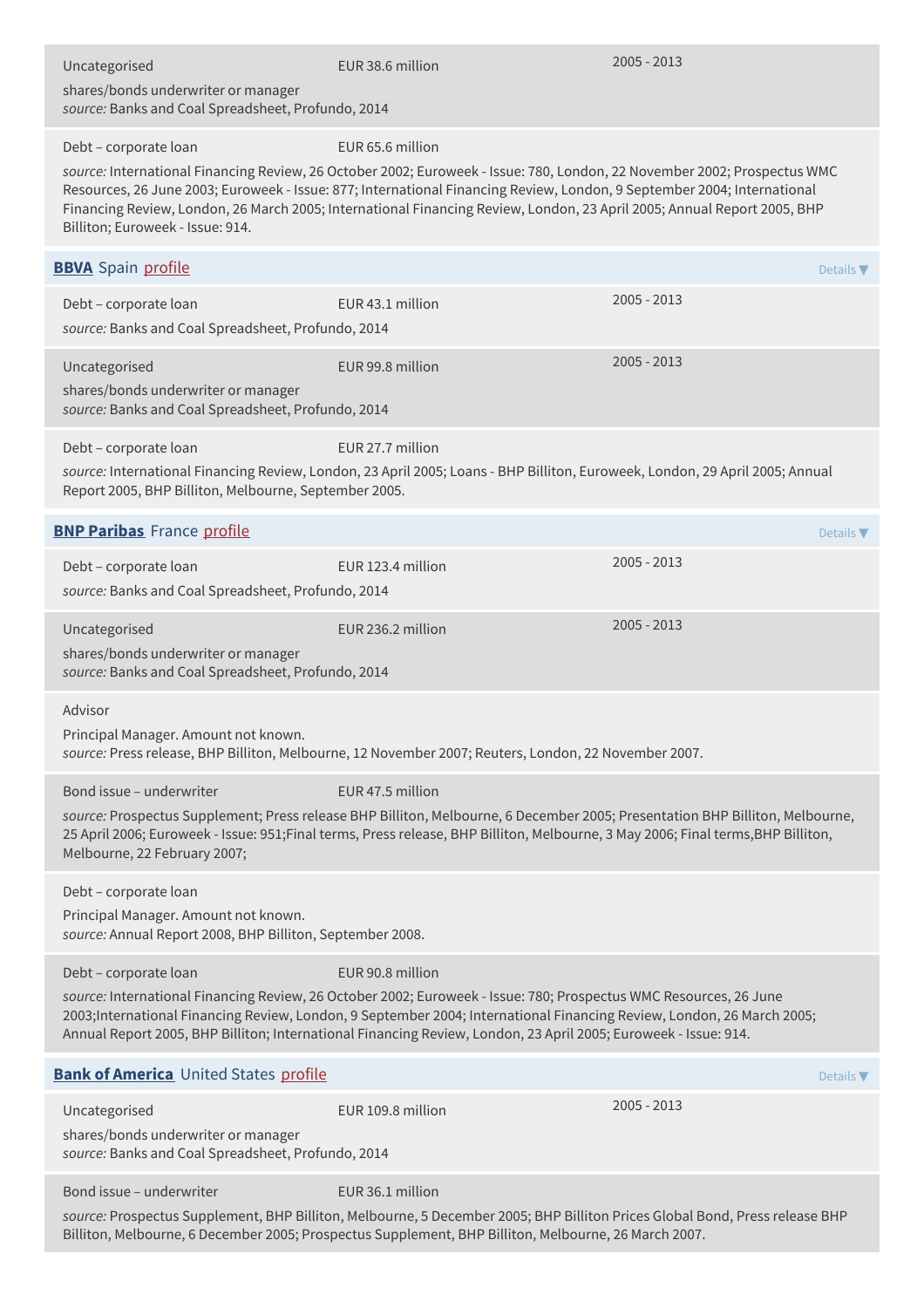Debt – corporate loan EUR 55.2 million *source:* International Financing Review, 26 October 2002; Euroweek - Issue: 780, London, 22 November 2002; Prospectus WMC Resources, 26 June 2003; Annual Report 2005 **Bank of [China](http://www.boc.cn/en/index.html)** China [profile](https://www.banktrack.org/bank/bank_of_china) Details **The China China profile Details According The Details <b>Details The Details T** Debt – corporate loan EUR 7.2 million *source:* International Financing Review, 26 October 2002 Euroweek - Issue: 780; Prospectus WMC Resources, 26 June 2003. **Bank of [Montreal](http://www.bmo.com/home) (BMO)** Canada [profile](https://www.banktrack.org/bank/bmo_financial_group) **Details According to the Details Test of Details <b>Personal Details Test** Debt – corporate loan EUR 27.7 million *source:* International Financing Review, London, 23 April 2005; Loans - BHP Billiton, Euroweek, London, 29 April 2005; Annual Report 2005, BHP Billiton, Melbourne, September 2005. **[Barclays](http://www.barclays.com)** United Kingdom [profile](https://www.banktrack.org/bank/barclays) **Details The Details According to Persons** and Details **Persons Details <b>The Details The Details** Share issue – underwriter EUR 67.9 million September 2008 *source:* Annual Report 2008, BHP Billiton, September 2008; Website ADR.com; Thomson ONE database. **Canadian Imperial Bank of [Commerce](https://www.cibc.com/en/) (CIBC)** Canada [profile](https://www.banktrack.org/bank/cibc) Details **The Canadian Canadian Constants A** Details **▼** Debt – corporate loan EUR 43.1 million 2005 - 2013 *source:* Banks and Coal Spreadsheet, Profundo, 2014 Uncategorised EUR 27.5 million 2005 - 2013 shares/bonds underwriter or manager *source:* Banks and Coal Spreadsheet, Profundo, 2014 **[Citi](http://www.citigroup.com)** United States [profile](https://www.banktrack.org/bank/citi) **Details According to Profile Details According to Profile Details <b>Profile** Details **T** Uncategorised **EUR 112 million** 2005 - 2013 shares/bonds underwriter or manager *source:* Banks and Coal Spreadsheet, Profundo, 2014 Advisor Principal Manager. Amount not known. *source:* Press release, BHP Billiton, Melbourne, 12 November 2007; Reuters, London, 22 November 2007. Bond issue – underwriter EUR 80.8 million *source:* International Financing Review, 10 May 2003; Prospectus WMC Resources, 26 June 2003; Press release BHP Billiton, Melbourne, 6 December 2005; Press release BHP Billiton, Melbourne, 26 March 2007. Debt – corporate loan Principal Manager. Amount not known. *source:* Annual Report 2008, BHP Billiton, September 2008. Debt – corporate loan EUR 60 million *source:* International Financing Review, 26 October 2002; Euroweek - Issue: 780; Euroweek - Issue: 877; Prospectus WMC Resources, 26 June 2003; International Financing Review, London, 9 September 2004;International Financing Review, London, 26 March 2005; International Financing Review, London, 23 April 2005; Annual Report 2005, BHP Billiton; **[Commerzbank](https://www.commerzbank.com/) AG** Germany [profile](https://www.banktrack.org/bank/commerzbank) **Details AC** Details **ACC Details ACC Details The Details Test of Details <b>Person** Uncategorised EUR 16.5 million 2005 - 2013 shares/bonds underwriter or manager *source:* Banks and Coal Spreadsheet, Profundo, 2014 **[Commonwealth](http://www.commbank.com.au) Bank of Australia** Australia [profile](https://www.banktrack.org/bank/commonwealth_bank) **Details Australia profile Details Transfer Australia Australia Profile Australia Australia Profile <b>Details Transfer Australia** Australia **Profile Australia** Australia **P**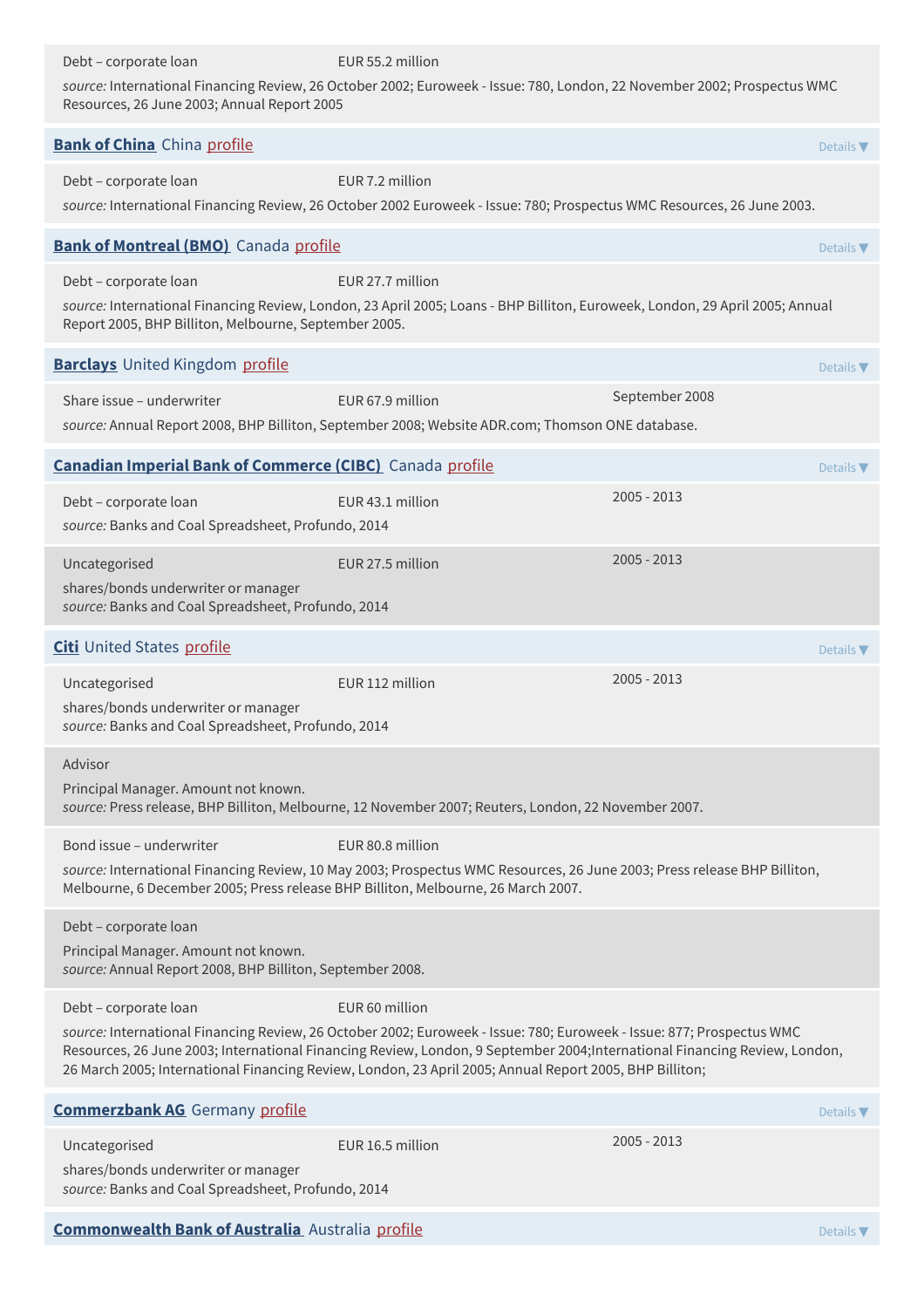| Debt - corporate loan<br>source: Banks and Coal Spreadsheet, Profundo, 2014                                | EUR 43.1 million                                                                                                                                                                                                                                                                                                                                                                  | 2005 - 2013                  |
|------------------------------------------------------------------------------------------------------------|-----------------------------------------------------------------------------------------------------------------------------------------------------------------------------------------------------------------------------------------------------------------------------------------------------------------------------------------------------------------------------------|------------------------------|
| Uncategorised<br>shares/bonds underwriter or manager<br>source: Banks and Coal Spreadsheet, Profundo, 2014 | EUR 24.7 million                                                                                                                                                                                                                                                                                                                                                                  | 2005 - 2013                  |
| Debt - corporate loan                                                                                      | EUR 73.9 million<br>source: International Financing Review, 26 October 2002; Prospectus WMC Resources, 26 June 2003;Euroweek - Issue: 780;<br>Euroweek - Issue: 877; International Financing Review, London, 23 April 2005; Annual Report 2005, BHP Billiton.                                                                                                                     |                              |
| <b>Credit Suisse Group</b> Switzerland profile                                                             |                                                                                                                                                                                                                                                                                                                                                                                   | Details $\nabla$             |
| Bond issue - underwriter<br>Billiton, Melbourne, 6 December 2005.                                          | EUR 81.5 million<br>source: Prospectus Supplement, BHP Billiton, Melbourne, 5 December 2005; BHP Billiton Prices Global Bond, Press release BHP                                                                                                                                                                                                                                   |                              |
| Debt - corporate loan                                                                                      | EUR 47.6 million<br>source: International Financing Review, London, 9 September 2004; International Financing Review, London, 26 March 2005;<br>International Financing Review, London, 23 April 2005; Annual Report 2005, BHP Billiton, Melbourne, September 2005.                                                                                                               |                              |
| Equity - share owner/manager                                                                               | EUR 22.4 million<br>source: Annual Report 2008, BHP Billiton, September 2008; Website ADR.com; Thomson ONE database.                                                                                                                                                                                                                                                              |                              |
| <b>Crédit Agricole</b> France profile                                                                      |                                                                                                                                                                                                                                                                                                                                                                                   | Details $\nabla$             |
| Debt - corporate loan<br>source: Banks and Coal Spreadsheet, Profundo, 2014                                | EUR 43.1 million                                                                                                                                                                                                                                                                                                                                                                  | $2005 - 2013$                |
| Uncategorised<br>shares/bonds underwriter or manager<br>source: Banks and Coal Spreadsheet, Profundo, 2014 | EUR 90.3 million                                                                                                                                                                                                                                                                                                                                                                  | 2005 - 2013                  |
| Debt - corporate loan<br>2005, BHP Billiton, Melbourne, September 2005.                                    | EUR 34.9 million<br>source: International Financing Review, 26 October 2002;Euroweek - Issue: 780; Prospectus WMC Resources, 26 June 2003;<br>International Financing Review, London, 23 April 2005; Loans - BHP Billiton, Euroweek, London, 29 April 2005; Annual Report                                                                                                         |                              |
| <b>Deutsche Bank</b> Germany profile                                                                       |                                                                                                                                                                                                                                                                                                                                                                                   | Details $\blacktriangledown$ |
| Debt - corporate loan<br>source: Banks and Coal Spreadsheet, Profundo, 2014                                | EUR 335.5 million                                                                                                                                                                                                                                                                                                                                                                 | $2005 - 2013$                |
| Uncategorised<br>shares/bonds underwriter or manager<br>source: Banks and Coal Spreadsheet, Profundo, 2014 | EUR 51.7 million                                                                                                                                                                                                                                                                                                                                                                  | $2005 - 2013$                |
| Bond issue - underwriter<br>release BHP Billiton, Melbourne, 26 March 2007;                                | EUR 39.2 million<br>source: Press release BHP Billiton, Melbourne, 6 December 2005; Presentation BHP Billiton, Melbourne, 25 April 2006;Euroweek -<br>Issue: 951; Press release BHP Billiton, Melbourne, 3 May 2006;Press release BHP Billiton, Melbourne, 22 February 2007; Press                                                                                                |                              |
| Debt - corporate loan                                                                                      | EUR 87.7 million<br>source: International Financing Review, 26 October 2002; Prospectus WMC Resources, 26 June 2003;Euroweek - Issue: 780;<br>Euroweek - Issue: 877; International Financing Review, London, 23 April 2005; Annual Report 2005, BHP Billiton; International<br>Financing Review, London, 9 September 2004; International Financing Review, London, 26 March 2005. |                              |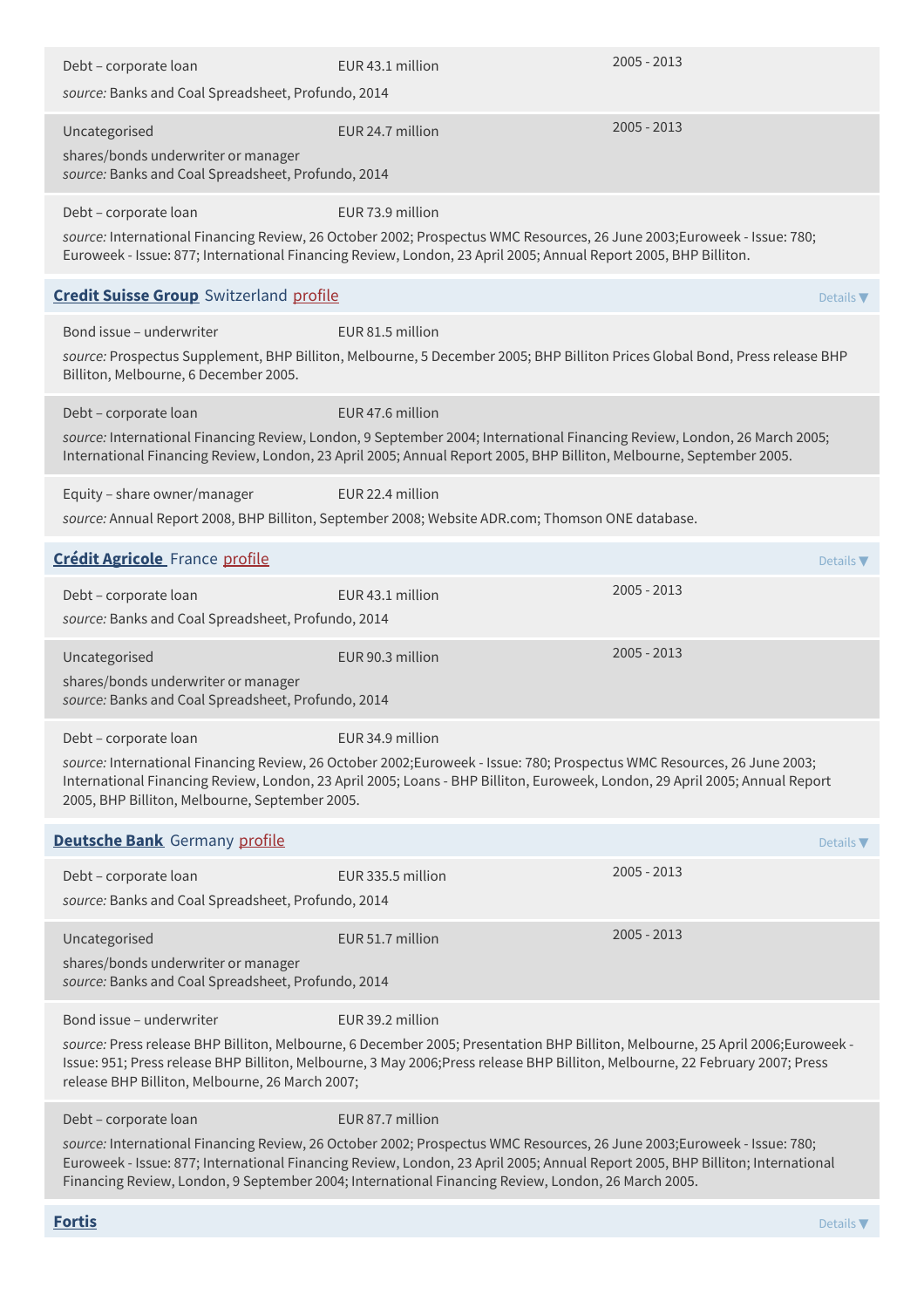| Debt - corporate loan<br>Total nuclear amount provided: €27.7 mln<br>source: Annual Report 2005, BHP Billiton              | EUR 27.7 million                                                                                                                                                                                                                                                                                                                                                                                    |                              |
|----------------------------------------------------------------------------------------------------------------------------|-----------------------------------------------------------------------------------------------------------------------------------------------------------------------------------------------------------------------------------------------------------------------------------------------------------------------------------------------------------------------------------------------------|------------------------------|
| <b>Goldman Sachs United States profile</b>                                                                                 |                                                                                                                                                                                                                                                                                                                                                                                                     | Details $\blacktriangledown$ |
| Uncategorised<br>shares/bonds underwriter or manager<br>source: Banks and Coal Spreadsheet, Profundo, 2014                 | EUR 164.5 million                                                                                                                                                                                                                                                                                                                                                                                   | $2005 - 2013$                |
| Advisor<br>Principal Manager. Amount not known.                                                                            | source: Press release, BHP Billiton, Melbourne, 12 November 2007; Reuters, London, 22 November 2007.                                                                                                                                                                                                                                                                                                |                              |
| Debt - corporate loan<br>Principal Manager. Amount not known.<br>source: Annual Report 2008, BHP Billiton, September 2008. |                                                                                                                                                                                                                                                                                                                                                                                                     |                              |
| Equity - share owner/manager                                                                                               | EUR 6.5 million<br>source: Annual Report 2008, BHP Billiton, September 2008; Website ADR.com; Thomson ONE database.                                                                                                                                                                                                                                                                                 |                              |
| <b>HSBC</b> United Kingdom profile                                                                                         |                                                                                                                                                                                                                                                                                                                                                                                                     | Details $\nabla$             |
| Uncategorised<br>shares/bonds underwriter or manager<br>source: Banks and Coal Spreadsheet, Profundo, 2014                 | EUR 320 million                                                                                                                                                                                                                                                                                                                                                                                     | $2005 - 2013$                |
| Advisor<br>Principal Manager. Amount not known.                                                                            | source: Press release, BHP Billiton, Melbourne, 12 November 2007; Reuters, London, 22 November 2007.                                                                                                                                                                                                                                                                                                |                              |
| Bond issue - underwriter<br>2006.                                                                                          | EUR 17.7 million<br>source: Prospectus Supplement BHP Billiton, Melbourne, 5 December 2005; Press release BHP Billiton, Melbourne, 6 December<br>2005; Presentation BHP Billiton, Melbourne, 25 April 2006; Euroweek - Issue: 951; Press release, BHP Billiton, Melbourne, 3 May                                                                                                                    |                              |
| Debt - corporate loan<br>Principal Manager. Amount not known.<br>source: Annual Report 2008, BHP Billiton, September 2008. |                                                                                                                                                                                                                                                                                                                                                                                                     |                              |
| Debt - corporate loan<br>Financing Review, London, 26 March 2005.                                                          | EUR 55.2 million<br>source: International Financing Review, 26 October 2002;Euroweek - Issue: 780; Prospectus WMC Resources, 26 June 2003;<br>International Financing Review, London, 23 April 2005; Loans - BHP Billiton, Euroweek, London, 29 April 2005; Annual Report<br>2005, BHP Billiton, Melbourne, September 2005; International Financing Review, London, 9 September 2004; International |                              |
| <b>ING</b> Netherlands profile                                                                                             |                                                                                                                                                                                                                                                                                                                                                                                                     | Details $\blacktriangledown$ |
| Debt - corporate loan<br>source: Banks and Coal Spreadsheet, Profundo, 2014                                                | EUR 43.1 million                                                                                                                                                                                                                                                                                                                                                                                    | $2005 - 2013$                |
| Uncategorised<br>shares/bonds underwriter or manager<br>source: Banks and Coal Spreadsheet, Profundo, 2014                 | EUR 83.3 million                                                                                                                                                                                                                                                                                                                                                                                    | $2005 - 2013$                |
| Debt - corporate loan                                                                                                      | EUR 34.9 million                                                                                                                                                                                                                                                                                                                                                                                    |                              |
| International Financing Review, London, 23 April 2005; Annual Report 2005, BHP Billiton, Melbourne, September 2005.        | source: International Financing Review, 26 October 2002; Euroweek - Issue: 780; Prospectus WMC Resources, 26 June 2003;                                                                                                                                                                                                                                                                             |                              |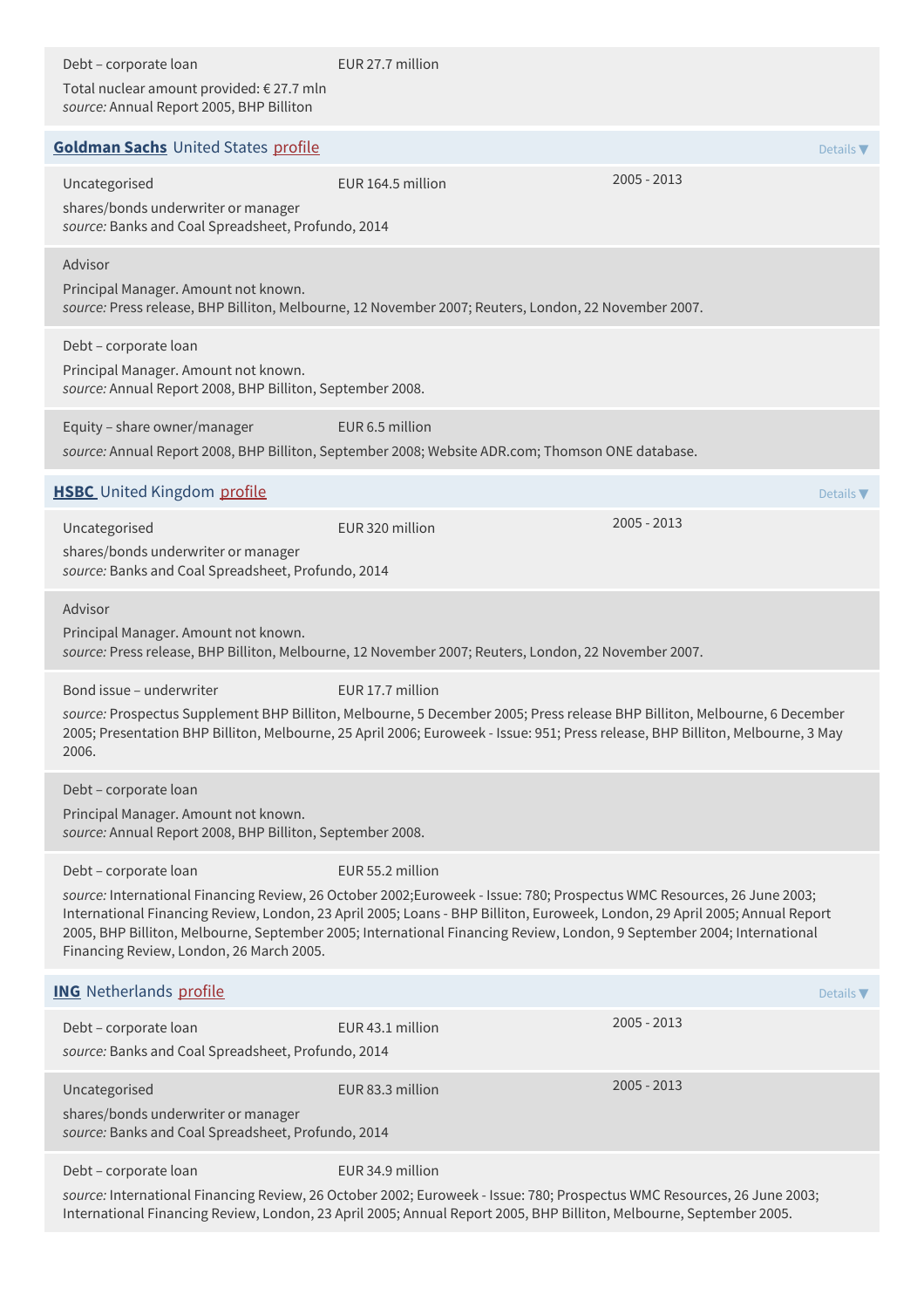| <b>Intesa Sanpaolo Italy profile</b>                                                                          |                                                                                                                                                                                                                                                                                                                                                                                                     | Details $\blacktriangledown$ |  |
|---------------------------------------------------------------------------------------------------------------|-----------------------------------------------------------------------------------------------------------------------------------------------------------------------------------------------------------------------------------------------------------------------------------------------------------------------------------------------------------------------------------------------------|------------------------------|--|
| Debt - corporate loan<br>source: Banks and Coal Spreadsheet, Profundo, 2014                                   | EUR 43.1 million                                                                                                                                                                                                                                                                                                                                                                                    | $2005 - 2013$                |  |
| Uncategorised<br>shares/bonds underwriter or manager<br>source: Banks and Coal Spreadsheet, Profundo, 2014    | EUR 24.8 million                                                                                                                                                                                                                                                                                                                                                                                    | $2005 - 2013$                |  |
| JPMorgan Chase United States profile                                                                          |                                                                                                                                                                                                                                                                                                                                                                                                     | Details $\nabla$             |  |
| Debt - corporate loan<br>source: Banks and Coal Spreadsheet, Profundo, 2014                                   | EUR 43.1 million                                                                                                                                                                                                                                                                                                                                                                                    | $2005 - 2013$                |  |
| Uncategorised<br>shares/bonds underwriter or manager<br>source: Banks and Coal Spreadsheet, Profundo, 2014    | EUR 497 million                                                                                                                                                                                                                                                                                                                                                                                     | $2005 - 2013$                |  |
| Bond issue - underwriter<br>Melbourne, 6 December 2005; Press release BHP Billiton, Melbourne, 26 March 2007. | EUR 173.1 million<br>source: International Financing Review, 10 May 2003; Prospectus WMC Resources, 26 June 2003; Press release BHP Billiton,                                                                                                                                                                                                                                                       |                              |  |
| Debt - corporate loan                                                                                         | EUR 87.3 million<br>source: International Financing Review, 26 October 2002; Prospectus WMC Resources, 26 June 2003;Euroweek - Issue: 780;<br>Euroweek - Issue: 877; International Financing Review, London, 23 April 2005; Annual Report 2005, BHP Billiton; International<br>Financing Review, London, 9 September 2004; International Financing Review, London, 26 March 2005.                   |                              |  |
| Equity - share owner/manager<br>source: Annual Report 2008, BHP Billiton; Thomson ONE database.               | EUR 7.1 million                                                                                                                                                                                                                                                                                                                                                                                     |                              |  |
| Lloyds Banking Group United Kingdom profile                                                                   |                                                                                                                                                                                                                                                                                                                                                                                                     | Details $\blacktriangledown$ |  |
| Debt - corporate loan<br>source: Banks and Coal Spreadsheet, Profundo, 2014                                   | EUR 43.1 million                                                                                                                                                                                                                                                                                                                                                                                    | $2005 - 2013$                |  |
| Uncategorised<br>shares/bonds underwriter or manager<br>source: Banks and Coal Spreadsheet, Profundo, 2014    | EUR 171.2 million                                                                                                                                                                                                                                                                                                                                                                                   | $2005 - 2013$                |  |
| Mitsubishi UFJ Financial Group (MUFG) Japan profile                                                           |                                                                                                                                                                                                                                                                                                                                                                                                     | Details $\blacktriangledown$ |  |
| Debt - corporate loan<br>Financing Review, London, 26 March 2005.                                             | EUR 47.6 million<br>source: International Financing Review, 26 October 2002;Euroweek - Issue: 780; Prospectus WMC Resources, 26 June 2003;<br>International Financing Review, London, 23 April 2005; Loans - BHP Billiton, Euroweek, London, 29 April 2005; Annual Report<br>2005, BHP Billiton, Melbourne, September 2005; International Financing Review, London, 9 September 2004; International | October 2002                 |  |
| Mizuho Japan profile                                                                                          |                                                                                                                                                                                                                                                                                                                                                                                                     | Details $\nabla$             |  |
| Debt - corporate loan<br>source: Banks and Coal Spreadsheet, Profundo, 2014                                   | EUR 43.1 million                                                                                                                                                                                                                                                                                                                                                                                    | $2005 - 2013$                |  |
| Uncategorised<br>shares/bonds underwriter or manager<br>source: Banks and Coal Spreadsheet, Profundo, 2014    | EUR 78.7 million                                                                                                                                                                                                                                                                                                                                                                                    | $2005 - 2013$                |  |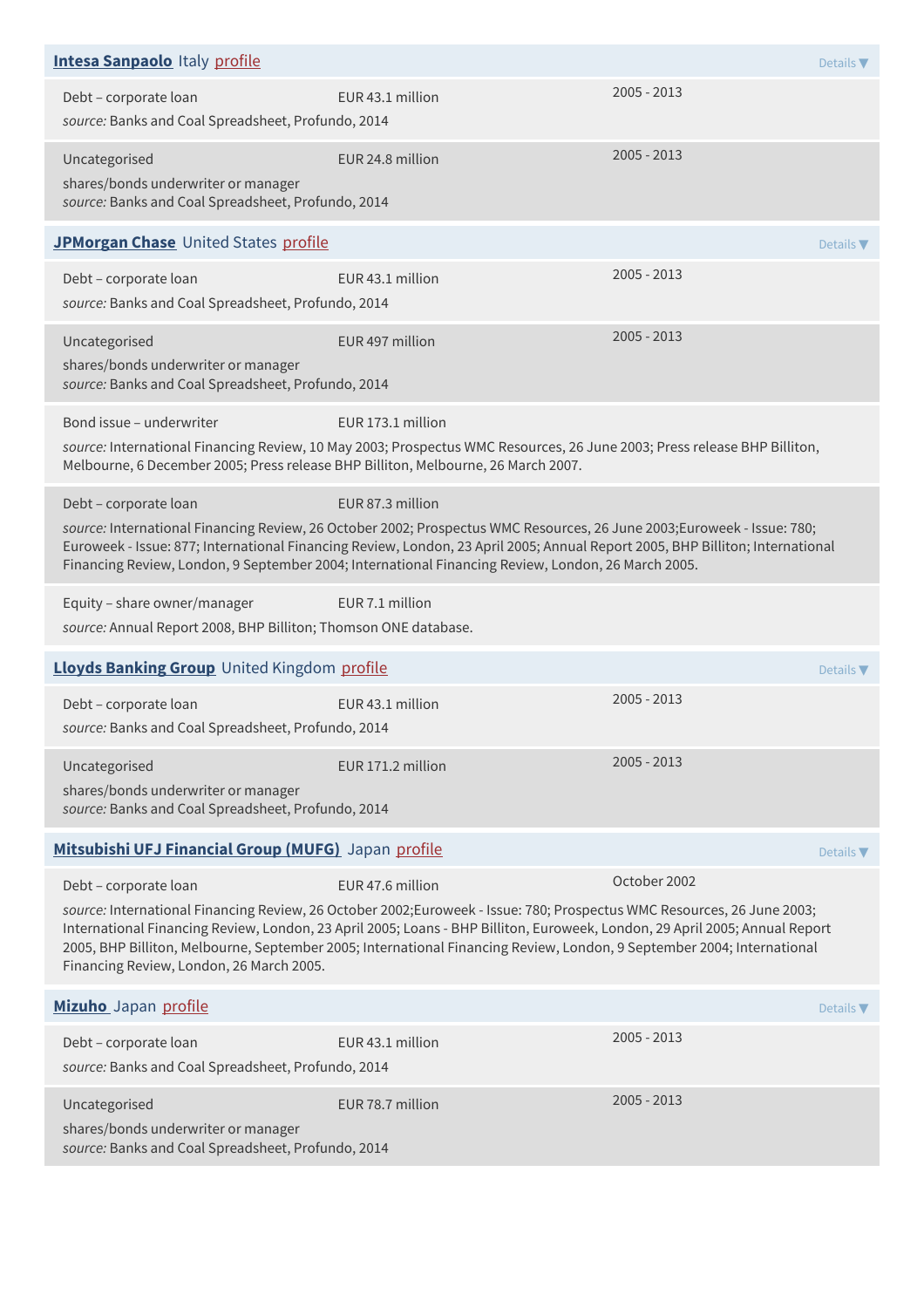Debt – corporate loan EUR 54.8 million

*source:* International Financing Review, 26 October 2002;Euroweek - Issue: 780; Prospectus WMC Resources, 26 June 2003; International Financing Review, London, 23 April 2005; Loans - BHP Billiton, Euroweek, London, 29 April 2005; Annual Report 2005, BHP Billiton, Melbourne, September 2005; International Financing Review, London, 9 September 2004; International Financing Review, London, 26 March 2005.

| <b>NatWest</b> United Kingdom profile                                                                      |                                                                                                                                                                                                                                                                                                                                                                                                     | Details $\nabla$             |                  |
|------------------------------------------------------------------------------------------------------------|-----------------------------------------------------------------------------------------------------------------------------------------------------------------------------------------------------------------------------------------------------------------------------------------------------------------------------------------------------------------------------------------------------|------------------------------|------------------|
| Debt - corporate loan<br>source: Banks and Coal Spreadsheet, Profundo, 2014                                | EUR 544.9 million                                                                                                                                                                                                                                                                                                                                                                                   | $2005 - 2013$                |                  |
| Uncategorised<br>shares/bonds underwriter or manager<br>source: Banks and Coal Spreadsheet, Profundo, 2014 | EUR 108 million                                                                                                                                                                                                                                                                                                                                                                                     | $2005 - 2013$                |                  |
| Debt - corporate loan<br>general corporate lending<br>source: link                                         | GBP 230 million                                                                                                                                                                                                                                                                                                                                                                                     | $2009 - 2012$                |                  |
| Bond issue – underwriter<br>release BHP Billiton, Melbourne, 26 March 2007;                                | EUR 26.2 million<br>source: Press release BHP Billiton, Melbourne, 6 December 2005; Presentation BHP Billiton, Melbourne, 25 April 2006;Euroweek -<br>Issue: 951; Press release BHP Billiton, Melbourne, 3 May 2006;Press release BHP Billiton, Melbourne, 22 February 2007; Press                                                                                                                  |                              |                  |
| Debt - corporate loan<br>Financing Review, London, 26 March 2005.                                          | EUR 47.6 million<br>source: International Financing Review, 26 October 2002;Euroweek - Issue: 780; Prospectus WMC Resources, 26 June 2003;<br>International Financing Review, London, 23 April 2005; Loans - BHP Billiton, Euroweek, London, 29 April 2005; Annual Report<br>2005, BHP Billiton, Melbourne, September 2005; International Financing Review, London, 9 September 2004; International |                              |                  |
| National Australia Bank Australia profile                                                                  |                                                                                                                                                                                                                                                                                                                                                                                                     | Details $\blacktriangledown$ |                  |
| Debt - corporate loan<br>source: Banks and Coal Spreadsheet, Profundo, 2014                                | EUR 43.1 million                                                                                                                                                                                                                                                                                                                                                                                    | $2005 - 2013$                |                  |
| Uncategorised<br>shares/bonds underwriter or manager<br>source: Banks and Coal Spreadsheet, Profundo, 2014 | EUR 55 million                                                                                                                                                                                                                                                                                                                                                                                      | $2005 - 2013$                |                  |
| Debt - corporate loan                                                                                      | EUR 59.6 million<br>source: International Financing Review, 26 October 2002; Euroweek - Issue: 780; Euroweek - Issue: 877; Prospectus WMC<br>Resources, 26 June 2003; International Financing Review, London, 9 September 2004;International Financing Review, London,<br>26 March 2005; International Financing Review, London, 23 April 2005; Annual Report 2005, BHP Billiton;                   |                              |                  |
| <b>Norges Bank</b> Norway profile                                                                          |                                                                                                                                                                                                                                                                                                                                                                                                     |                              | Details $\nabla$ |
| Equity - share owner/manager                                                                               | EUR 9 million<br>source: Annual Report 2008, BHP Billiton, September 2008; Website ADR.com; Thomson ONE database.                                                                                                                                                                                                                                                                                   |                              |                  |
| Royal Bank of Canada (RBC) Canada profile                                                                  |                                                                                                                                                                                                                                                                                                                                                                                                     | Details $\nabla$             |                  |
| Debt - corporate loan<br>source: Banks and Coal Spreadsheet, Profundo, 2014                                | 23.8 million                                                                                                                                                                                                                                                                                                                                                                                        | $2005 - 2013$                |                  |
| Uncategorised<br>shares/bonds underwriter or manager<br>source: Banks and Coal Spreadsheet, Profundo, 2014 | EUR 52.3 million                                                                                                                                                                                                                                                                                                                                                                                    | $2005 - 2013$                |                  |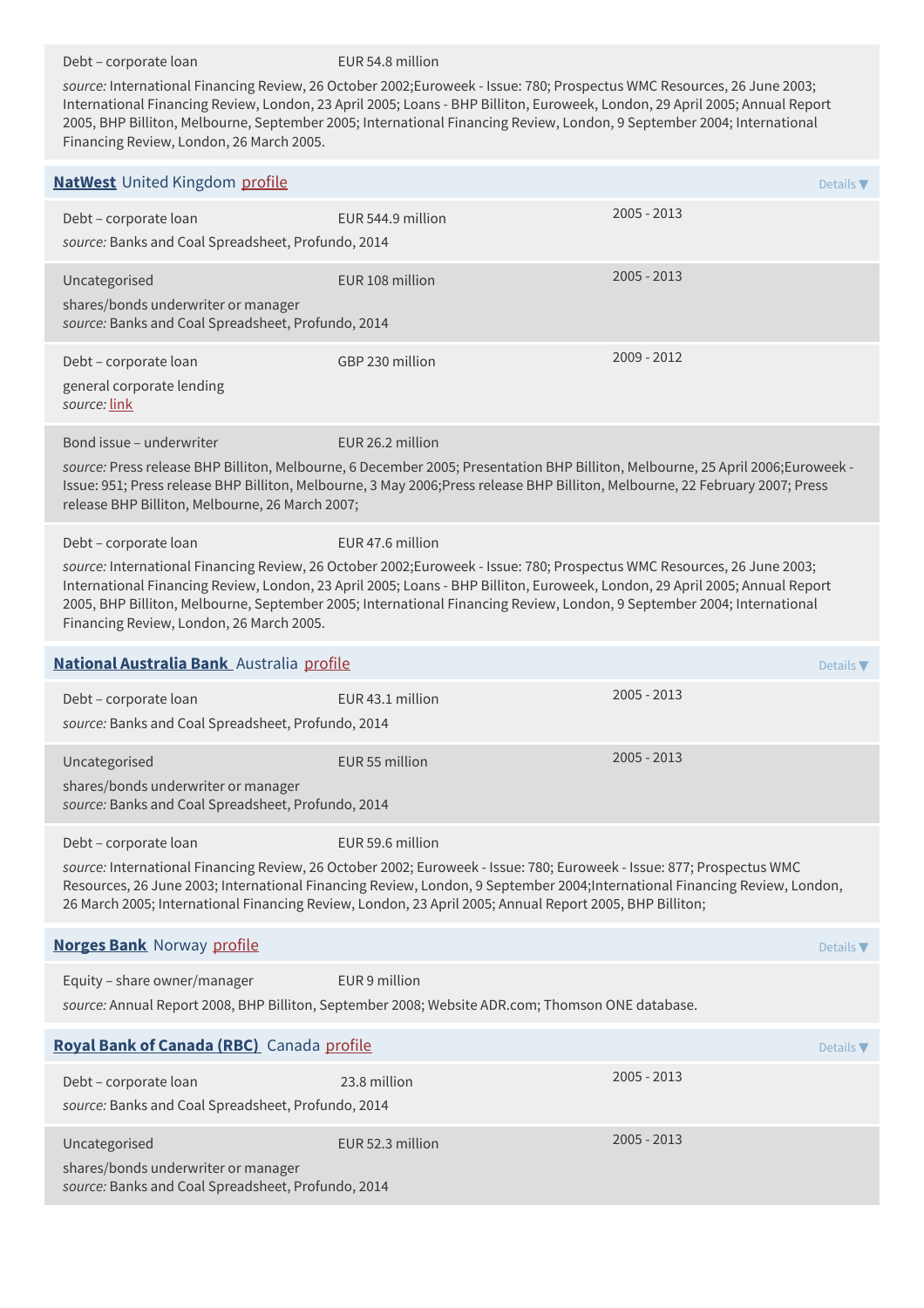Bond issue – underwriter EUR 27 million *source:* Press release BHP Billiton, Melbourne, 6 December 2005; Presentation BHP Billiton, Melbourne, 25 April 2006;Euroweek - Issue: 951; Press release BHP Billiton, Melbourne, 3 May 2006;Press release BHP Billiton, Melbourne, 22 February 2007; Press release BHP Billiton, Melbourne, 26 March 2007; Debt – corporate loan EUR 47.6 million *source:* International Financing Review, 26 October 2002;Euroweek - Issue: 780; Prospectus WMC Resources, 26 June 2003; International Financing Review, London, 23 April 2005; Loans - BHP Billiton, Euroweek, London, 29 April 2005; Annual Report 2005, BHP Billiton, Melbourne, September 2005; International Financing Review, London, 9 September 2004; International Financing Review, London, 26 March 2005. **[Santander](http://www.santander.com)** Spain [profile](https://www.banktrack.org/bank/santander) **Details The Details <b>Santander** Spain Details **The Details The Details The Details The Details The Details The Details The Details The Details The Details The Details The Details The Details The** Debt – corporate loan EUR 43.1 million 2005 - 2013 *source:* Banks and Coal Spreadsheet, Profundo, 2014 Uncategorised EUR 67.4 million 2005 - 2013 shares/bonds underwriter or manager *source:* Banks and Coal Spreadsheet, Profundo, 2014 Debt – corporate loan Principal Manager. Amount not known. *source:* Annual Report 2008, BHP Billiton, September 2008. **[Scotiabank](http://www.scotiabank.com)** Canada [profile](https://www.banktrack.org/bank/scotiabank) **Details The Details According to the Details Theory of the Details Theory of the Details Theory of the Details Theory of the Details Theory of the Details Theory of the Details Theory of the De** Debt – corporate loan EUR 43.1 million 2005 - 2013 *source:* Banks and Coal Spreadsheet, Profundo, 2014 Uncategorised EUR 51.4 million 2005 - 2013 shares/bonds underwriter or manager *source:* Banks and Coal Spreadsheet, Profundo, 2014 **Société [Générale](http://www.societegenerale.com/)** France [profile](https://www.banktrack.org/bank/societe_generale) Details ▼ Debt – corporate loan EUR 43.1 million 2005 - 2013 *source:* Banks and Coal Spreadsheet, Profundo, 2014 Uncategorised EUR 90.3 million 2005 - 2013 shares/bonds underwriter or manager *source:* Banks and Coal Spreadsheet, Profundo, 2014 Debt – corporate loan EUR 27.7 million *source:* International Financing Review, London, 23 April 2005; Loans - BHP Billiton, Euroweek, London, 29 April 2005; Annual Report 2005, BHP Billiton, Melbourne, September 2005. **Standard [Chartered](http://www.standardchartered.com)** United Kingdom [profile](https://www.banktrack.org/bank/standard_chartered) **Details The United Standard Charters Details <b>The Details The Details Petails** Debt – corporate loan EUR 43.1 million 2005 - 2013 *source:* Banks and Coal Spreadsheet, Profundo, 2014 Uncategorised **EUR 13.9 million** 2005 - 2013 shares/bonds underwriter or manager *source:* Banks and Coal Spreadsheet, Profundo, 2014 **Sumitomo Mitsui Banking [Corporation](http://www.smbc.co.jp/global/index.html) (SMBC)** Japan [profile](https://www.banktrack.org/bank/sumitomo_mitsui_banking_corporation) **Details The Details Test of Details Test of Details <b>T** Debt – corporate loan EUR 43.1 million 2005 - 2013 *source:* Banks and Coal Spreadsheet, Profundo, 2014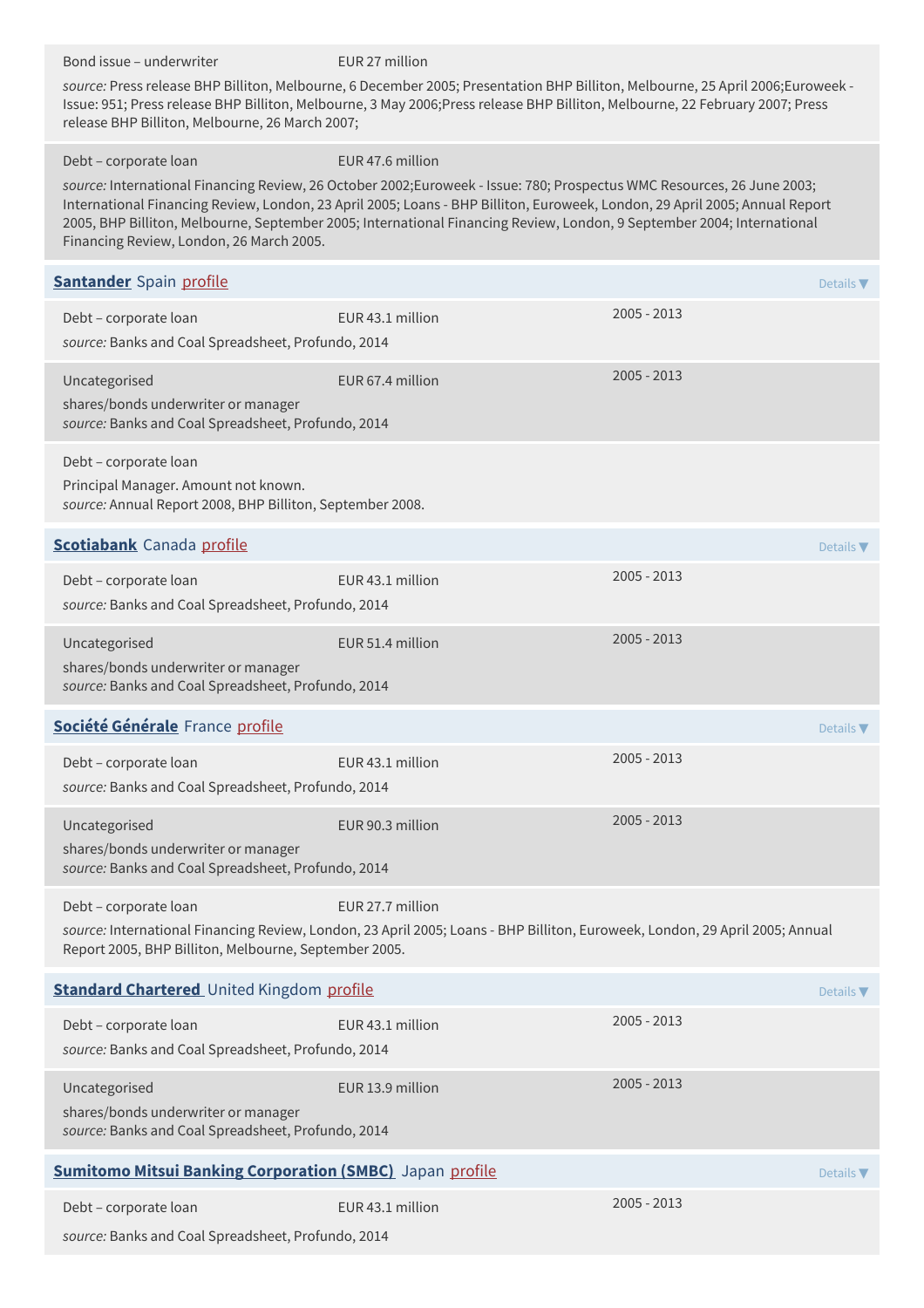| Uncategorised<br>shares/bonds underwriter or manager<br>source: Banks and Coal Spreadsheet, Profundo, 2014                 | EUR 32.3 million                                                                                                                                                                                                                                                                                                                                                                                    | 2005 - 2013   |                  |
|----------------------------------------------------------------------------------------------------------------------------|-----------------------------------------------------------------------------------------------------------------------------------------------------------------------------------------------------------------------------------------------------------------------------------------------------------------------------------------------------------------------------------------------------|---------------|------------------|
| Debt - corporate loan<br>Financing Review, London, 26 March 2005.                                                          | EUR 47.6 million<br>source: International Financing Review, 26 October 2002;Euroweek - Issue: 780; Prospectus WMC Resources, 26 June 2003;<br>International Financing Review, London, 23 April 2005; Loans - BHP Billiton, Euroweek, London, 29 April 2005; Annual Report<br>2005, BHP Billiton, Melbourne, September 2005; International Financing Review, London, 9 September 2004; International |               |                  |
| Toronto Dominion Bank Group -- Second, unofficial entry - do not use                                                       |                                                                                                                                                                                                                                                                                                                                                                                                     |               | Details $\nabla$ |
| Debt - corporate loan<br>source: Banks and Coal Spreadsheet, Profundo, 2014                                                | EUR 43.1 million                                                                                                                                                                                                                                                                                                                                                                                    | 2005 - 2013   |                  |
| Uncategorised<br>shares/bonds underwriter or manager<br>source: Banks and Coal Spreadsheet, Profundo, 2014                 | EUR 51.4 million                                                                                                                                                                                                                                                                                                                                                                                    | 2005 - 2013   |                  |
| <b>UBS</b> Switzerland profile                                                                                             |                                                                                                                                                                                                                                                                                                                                                                                                     |               | Details $\nabla$ |
| Debt - corporate loan<br>source: Banks and Coal Spreadsheet, Profundo, 2014                                                | EUR 43.1 million                                                                                                                                                                                                                                                                                                                                                                                    | 2005 - 2013   |                  |
| Uncategorised<br>shares/bonds underwriter or manager<br>source: Banks and Coal Spreadsheet, Profundo, 2014                 | EUR 291.1 million                                                                                                                                                                                                                                                                                                                                                                                   | 2005 - 2013   |                  |
| Bond issue - underwriter                                                                                                   | EUR 10.7 million<br>source: Prospectus Supplement, BHP Billiton, Melbourne, 5 December 2005; BHP Billiton Prices Global Bond, Press release BHP<br>Billiton, Melbourne, 6 December 2005, Final terms BHP Billiton, Melbourne, 22 February 2007.                                                                                                                                                     |               |                  |
| Debt - corporate loan<br>Principal Manager. Amount not known.<br>source: Annual Report 2008, BHP Billiton, September 2008. |                                                                                                                                                                                                                                                                                                                                                                                                     |               |                  |
| Debt - corporate loan<br>Financing Review, London, 26 March 2005.                                                          | EUR 47.6 million<br>source: International Financing Review, 26 October 2002;Euroweek - Issue: 780; Prospectus WMC Resources, 26 June 2003;<br>International Financing Review, London, 23 April 2005; Loans - BHP Billiton, Euroweek, London, 29 April 2005; Annual Report<br>2005, BHP Billiton, Melbourne, September 2005; International Financing Review, London, 9 September 2004; International |               |                  |
| <b>UniCredit Group Italy profile</b>                                                                                       |                                                                                                                                                                                                                                                                                                                                                                                                     |               | Details $\nabla$ |
| Debt - corporate loan<br>source: Banks and Coal Spreadsheet, Profundo, 2014                                                | EUR 43.1 million                                                                                                                                                                                                                                                                                                                                                                                    | $2005 - 2013$ |                  |
| Uncategorised<br>shares/bonds underwriter or manager<br>source: Banks and Coal Spreadsheet, Profundo, 2014                 | EUR 83.3 million                                                                                                                                                                                                                                                                                                                                                                                    | 2005 - 2013   |                  |
| Debt - corporate loan                                                                                                      | EUR 7.2 million<br>source: International Financing Review, 26 October 2002;Euroweek - Issue: 780; Prospectus WMC Resources, 26 June 2003.                                                                                                                                                                                                                                                           |               |                  |
| <b>United Overseas Bank</b> Singapore profile<br>Details $\nabla$                                                          |                                                                                                                                                                                                                                                                                                                                                                                                     |               |                  |
| Debt - corporate loan                                                                                                      | EUR 7.2 million<br>source: International Financing Review, 26 October 2002;Euroweek - Issue: 780; Prospectus WMC Resources, 26 June 2003.                                                                                                                                                                                                                                                           |               |                  |
|                                                                                                                            |                                                                                                                                                                                                                                                                                                                                                                                                     |               |                  |